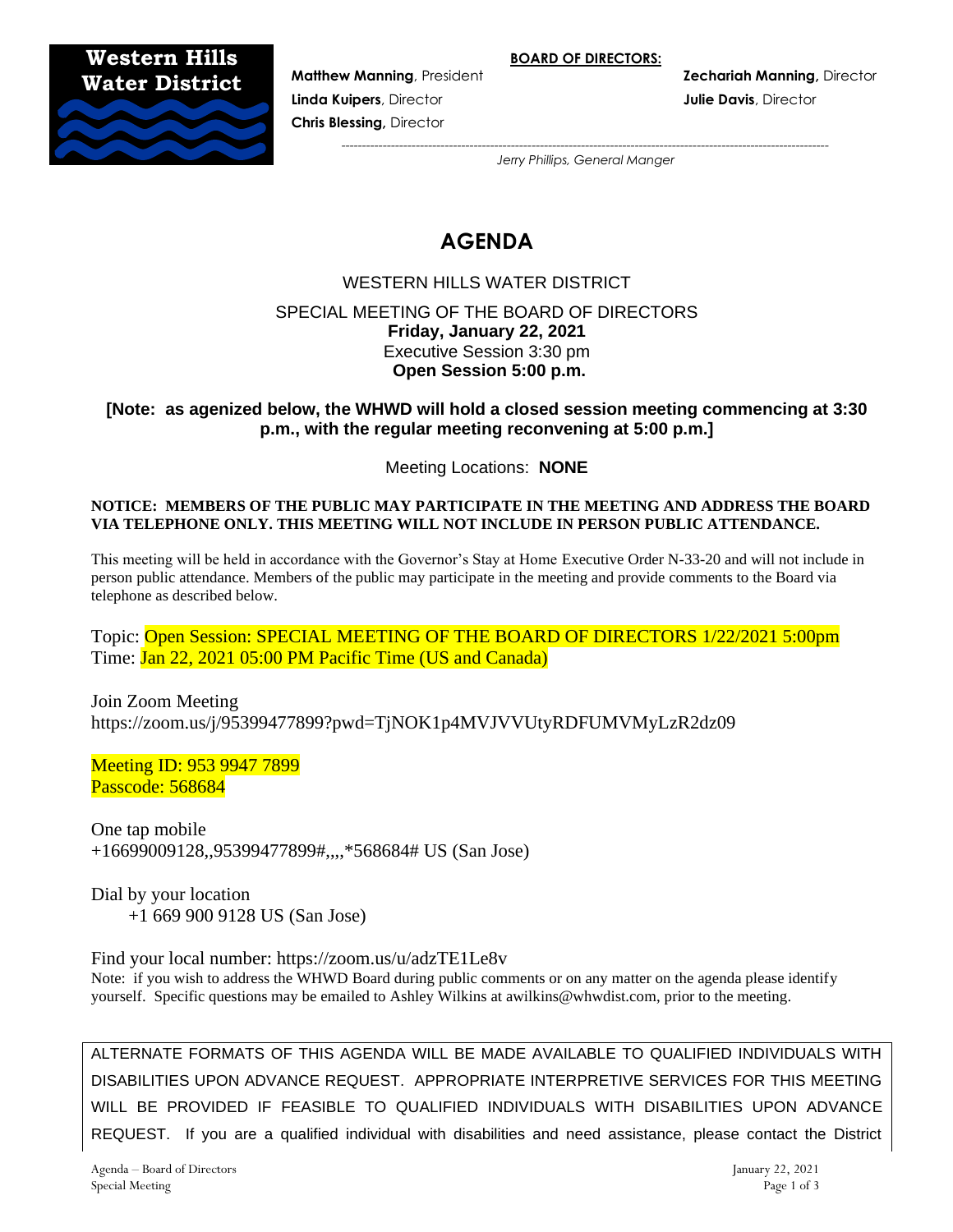Secretary at (209) 895-9493, 48 hours prior to the meeting to enable the District to make reasonable arrangements

to ensure accessibility to this meeting.

*Any and all of the following agenda items are subject to action being taken by the Board of Directors by motion, resolution, or ordinance. Members of the public may address the Board of Directors concerning any agenda item during the Board's consideration of that item.*

# **1. Call meeting to order (3:30 p.m.)**

# **2. Roll Call**

**3. Public Comments on Closed Session Items/Motion to Adjourn to Closed Session.** 

**a. Conference with Legal Counsel – Anticipated Litigation California Government Code Section 54956.9(d)(4) Anticipated litigation: one potential case**

## **5:00 p.m. – Reconvene Open Session**

## **4. Reportable Actions Taken During Closed Session**

### **5. Action Items**

a. Motion to Create Position of WHWD Director of Marketing and Communications and Appoint Chris Blessing.

The Position consists of the procurement and creation of content to be posted and shared with the WHWD customers via the WHWD website and social media platforms. Also utilize Zoom and town hall meetings to educate and inform WHWD customers regarding Board decisions and how those decisions are intended to affect the District and community as a whole. (This is a non-paid position)

b. Motion to Create Position of WHWD Director of Operations and Appoint Linda Kuipers

The position consists of working with the General Manager to provide oversight of the WHWD office staff and WHWD employees. (This is a non-paid position)

c. Motion to Create Position of WHWD Director of Real Estate and Bond Management and Appoint Julie Davis.

The position consists of investigating, developing, and presenting to the WHWD Board ideas and proposals on how to best deal with issues that arise regarding real estate within the District and issues that relate to Mello-Roos special taxes which are current or delinquent. (This is a non-paid position)

d. Motion to Create Position of WHWD Director of Web Technology and Digital Platforms and Appoint Zechariah Manning

The position consists of consulting and assisting in the planning, development and maintenance of the WHWD website. Also contribute to the oversight and facilitation of third-party vendor service and support. (This is a non-paid position)